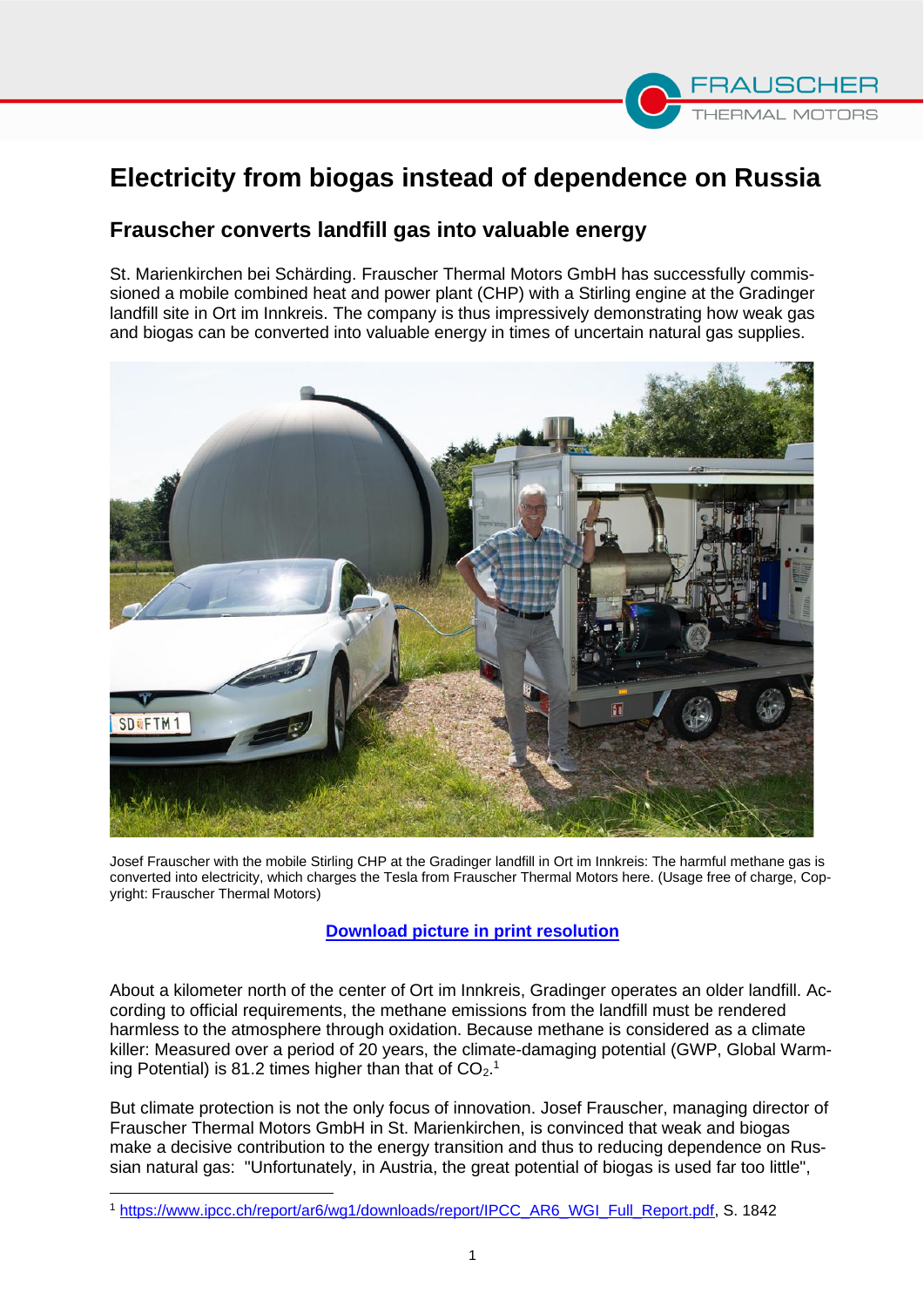

says Frauscher, "Electricity from this source can represent an ideal balance for the volatile solar and wind energy."

#### **Biogas is cheaper than natural gas**

Austrian gas consumption is currently around 89 terawatt hours (TWh) per year. 79 TWh have to be imported, 80 percent of which come from Russia<sup>2</sup>.

A new study<sup>3</sup> by the Economica Institute and Econmove comes to the conclusion that in the medium term one third to almost half of current gas consumption can be covered by biogas.

The current price development also speaks for the stronger expansion of biogas: While natural gas in Austria currently costs around 100 euros per megawatt hour, the price of biogas is between 32 and 56 euros, depending on the size of the plant, according to the study.

#### **Patented technology replaces methane flare**

Josef Frauscher considers it an urgent necessity in terms of energy and environmental policy to promote the use of weak- and biogas. His company, Frauscher Thermal Motors, has invested 20 years of research and more than 180,000 working hours in the development of a new type of Stirling engine, which forms the heart of the CHP at the Gradinger landfill.

The technology known as Alphagamma is considered a decisive step in the further development of Stirling engines - the process patented by Frauscher enables long-lasting and lubricating oilfree operation with high efficiency at the same time<sup>4</sup>.

"So instead of burning off the methane uselessly, our CHP converts it into valuable electrical energy that can be used in landfill operations," explains Josef Frauscher.

#### **Valuable insights expected**

In continuous operation at the Gradinger landfill, the Alphagamma Stirling engine is now to demonstrate its high practical suitability. "So far we have tested our technology for more than 50,000 hours on our test benches - now we are moving the test bench outside," says Frauscher.

The managing director of Frauscher Thermal Motors GmbH assumes that practical use can also provide valuable insights into dealing with landfill gas as a fuel. "Landfill gas is contaminated with residues of sulfur and chlorine," says Frauscher, "but despite these loads, we expect long and low-maintenance operation as the basis for economic implementation."

#### **Successful entrepreneur and award-winning innovator**

Since 2001, Josef Frauscher has been researching Stirling engines. The breakthrough was achieved in 2017 with the invention of Alphagamma technology. The engine technician and successful entrepreneur, who sold the rail technology company Frauscher Sensortechnik GmbH as part of a management buy-out in 2016, runs his own research center in St. Marienkirchen.

The development was also awarded several innovation prizes, including the VERENA powered by VERBUND special prize as part of the Austrian State Prize for Innovation 2020, the German Innovation Award 2021 and the Upper Austrian State Prize for Innovation 2019.

<sup>2</sup> <https://infothek.bmk.gv.at/oesterreich-kann-abhaengigkeit-von-russischem-erdgas-bis-2027-beenden/>

<sup>3</sup> <https://www.gaswaerme.at/presse/gruenes-gas-schafft-jobs-wertschoepfung-und-macht-unabhaengig/>

<sup>4</sup> <https://de.wikipedia.org/wiki/Stirlingmotor>